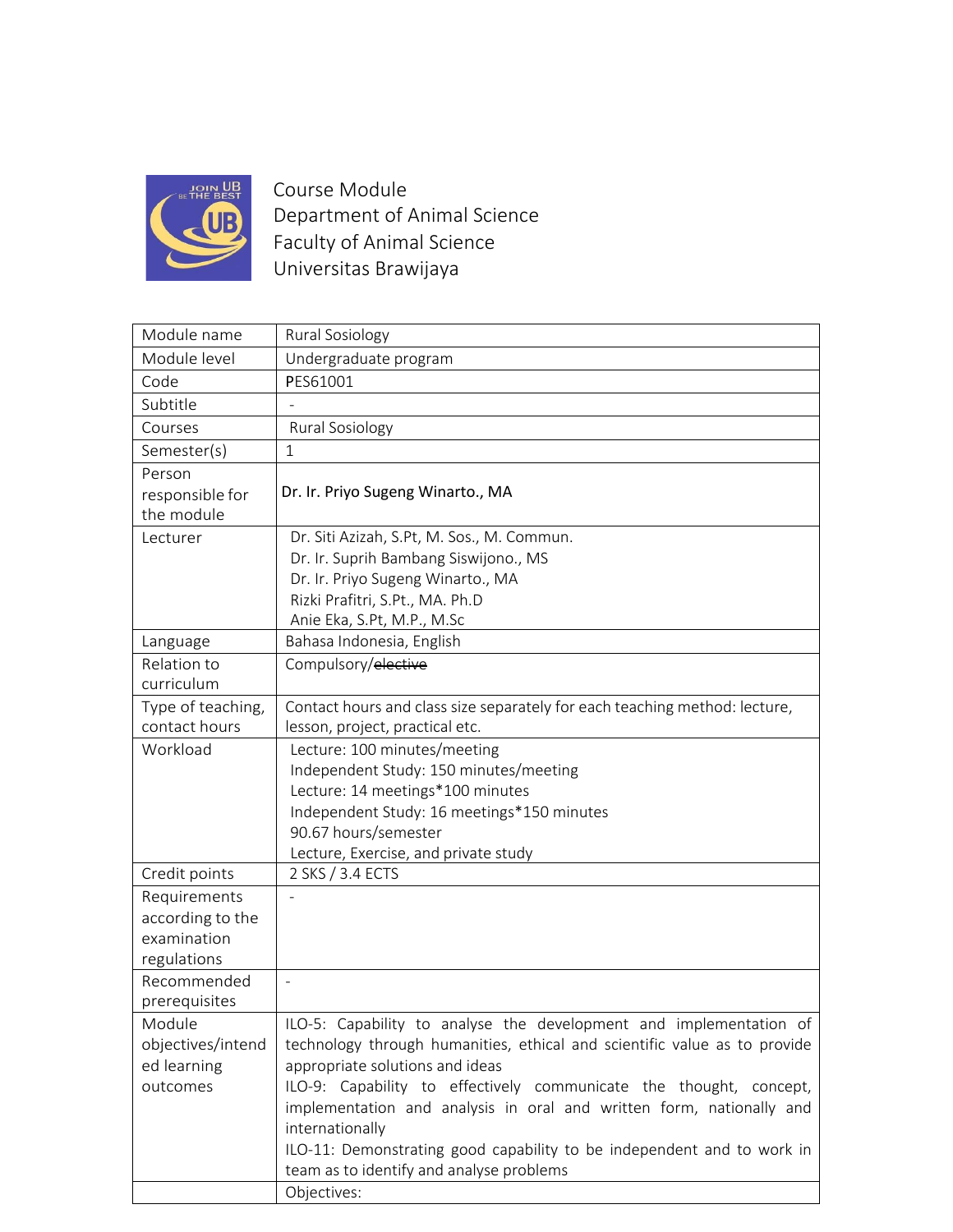|         | Knowledge: understand the characteristics of rural communities, able to                     |
|---------|---------------------------------------------------------------------------------------------|
|         | analyze problems in rural communities, able to plan social engineering                      |
|         | Skills: cognitive- Able to know and understand about understanding of rural                 |
|         | sociology theory, social processes and interactions, social groups and                      |
|         | organizations, community culture, social stratification theory, and social                  |
|         | change theory.                                                                              |
|         | Competences: Able to explain about the characteristics of rural                             |
|         | communities, able to analyze problems in rural communities, able to plan                    |
|         | social engineering                                                                          |
| Content | Courses:                                                                                    |
|         |                                                                                             |
|         |                                                                                             |
|         | Introduction, lecture system, explanation of rural sociology course<br>1.                   |
|         | material in general (RPKPS), reference books, evaluation system                             |
|         | Definition of rural sociology, rural sociology as a science, the scope of<br>2.             |
|         | rural sociology, the objectives, and uses of learning rural sociology                       |
|         | Definition of social interaction, conditions for social interaction<br>3.                   |
|         | Isolated life, forms of social interaction<br>4.                                            |
|         | Definition of social groups and organizations, types of social groups<br>5.                 |
|         | and organizations, village government organizational structures                             |
|         | Irregular social groups, rural and urban communities, small groups,<br>6.<br>group dynamics |
|         | Definition of society and culture, form of culture, content of culture,<br>7.               |
|         | nature of cultural essence, function of culture, cultural institutions                      |
|         | Midterm Exam<br>8.                                                                          |
|         | The definition of social stratification, the process of social<br>9.                        |
|         | stratification, social stratification nature and system                                     |
|         | 10. The elements of the social stratification, the social structure of the                  |
|         | community, the social mobility of the rural community                                       |
|         | 11. Understanding social institutions, the characteristics of social                        |
|         | institutions, ways to study social institutions                                             |
|         | 12. Types of social institutions, development of social institutions,                       |
|         | conformity and deviation                                                                    |
|         | 13. Definition of social change, forms and processes of social change                       |
|         | 14. Factors that influence social change, development and modernization                     |
|         | of rural communities                                                                        |
|         | 15. The nature of power and its sources, the elements of the channel of                     |
|         | power, ways to maintain power, leadership and the principles of                             |
|         | leadership                                                                                  |
|         | 16. Finam Exam                                                                              |